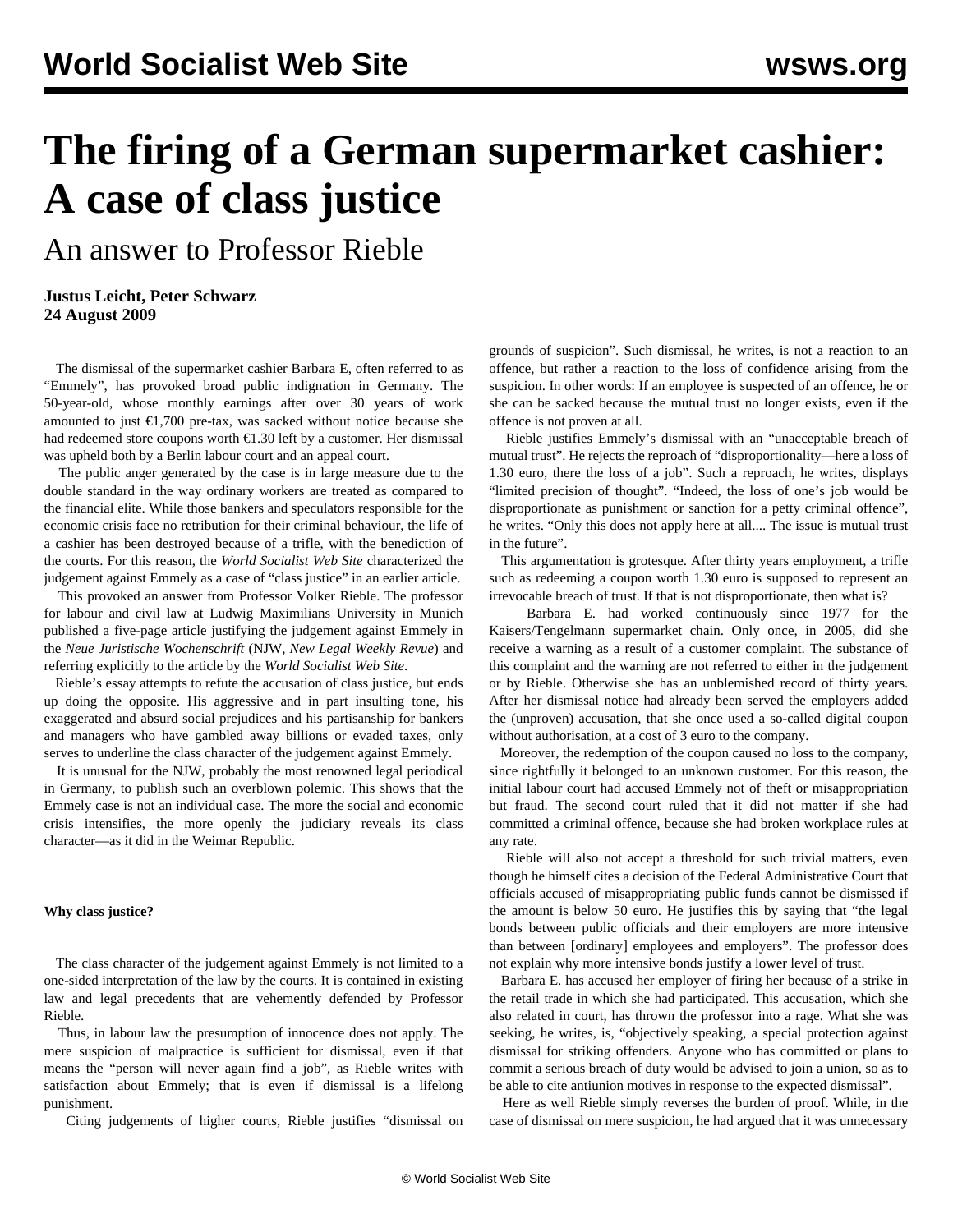to prove that an offence had actually been committed, he now argues that strong indications for the real reason for the dismissal, such as participation in a strike, are irrelevant. He even turns Barbara E's accusation that she was fired for participating in a strike against her by insinuating that she is seeking "special protection against dismissal for striking offenders". Such an argument can be used to deny any protection against victimization. In both cases, Rieble's argumentation opens the floodgates to arbitrary action on the part of the employers.

 Since the professor obviously feels that his arguments are not very convincing, he demonizes the poor cashier atrociously. Although he admits that "no public prosecutor would pursue such a case where the damage was valued at 1.30 euro", he continuously calls her a "criminal offender", insults her as "a notorious liar", accuses her of mounting a defence strategy based on "lies and deceit", and finally calls on the public prosecutor to investigate her.

 The reason he gives for this last demand is even more trivial than the redemption of the coupons worth 1.30 euro. Since Emmely probably suspected what was about to happen when she was accused of redeeming the coupons, she explained that possibly her daughter or a colleague might have put the coupons into her purse. For Rieble, this harmless excuse represents a crime—"simulating the commission of a punishable offence"—in which "the Berlin public prosecutor should be interested".

 There were times, in which chicken thieves were condemned to death by German courts. But charging someone who claimed that another person had smuggled coupons worth 1.30 euro in her purse for a criminal offence may well be unique even in German legal history.

 Rieble justifies his call for prosecution with the fact that Barbara E has publicly opposed the judgement against her—which is her democratic right. "Precisely because of the campaign conducted by Mrs. Emmely attacking the Berlin jurisdiction and placing a question mark over the rule of law, there is a substantial public interest in punishing any criminal offences in the context of these proceedings", he writes. What the professor is demanding here is prosecution as retaliation for criticising the courts.

#### **Other yardsticks**

 As soon as the professor addresses the conduct of bankers and managers he imposes completely different standards than in the case of the cashier. This is particularly obvious in the case of Deutsche Post CEO Klaus Zumwinkel, who had to vacate his post because he had evaded millions in taxes. Here the presumption of innocence applies, and mutual trust suddenly no longer plays a role.

 Responding to a reference by the *World Socialist Web Site* to the extremely mild punishment Zumwinkel received, the professor answers, "Herr Zumwinkel has 'only' evaded taxes. Outside the public service this would not form grounds for dismissal on the basis of suspicion and also not on the grounds of fact—since the crucial link to the employer-employee relationship is lacking".

 If mere suspicion of inappropriate behaviour by an employee suffices for dismissal, it is entirely different in the case of a manager worth millions: "Even custody and certainly house searches do not suffice for dismissal on grounds of suspicion". Rieble states regretfully that under "public pressure" Zumwinkel eventually gave up his job voluntarily "after radio and television were allowed to report on the search of his property". He received a compensation of 20 million euro, something Rieble does not mention.

 It does not even occur to the professor that the "bond of trust" could be destroyed if the boss of a large corporation engaged in evading millions in taxes, in particular when this company belongs to the state. What he regards as self-evident in the case of Emmely—that the redemption of coupons worth 1.30 euro destroys the bond of trust irrevocably—does not apply when the public purse is cheated by millions.

 Nevertheless, Rieble states incessantly he upholds the principle of the equality of all before the law. Against a judge, who had expressed the belief that Zumwinkel would have gotten off before a German court if he had deliberately inflated his travel expenses by a small amount, an outraged Rieble cites a few judgements in which managing directors were sacked for small amounts. Such bizarre argumentation recalls the quotation of the French writer, Anatole France: "Equality before the law forbids the rich as it does the poor from sleeping under bridges, begging on the streets or stealing bread".

 Regarding those "guilty" (the quotation marks come from Rieble) for the current financial and economic crisis, the professor from Munich insists on the presumption of innocence. He opposes their "condemnation in advance by an inexpert public" and writes, "Humorously enough, nobody here is speaking about the presumption of innocence, although it directly applies in the case of the 'bankers' and those responsible for their supervision."

 Whether bankers, whose greed for profits make them speculate billions, thereby destroying or endangering millions of jobs, should be held liable in criminal or civil cases, "nobody at present" can judge, maintains Rieble.

 Some public prosecutors, however, have arrived at a judgement—completely along the lines of Rieble. Thus the *Financial Times Deutschland* reported that the public prosecutor's office announced that preliminary investigations against the former head of IKB bank, Stefan Ortseifen, have mostly been shelved. He will probably face no punishment for his involvement in the risky speculative business actions of the IKB.

 The *FTD* describes Ortseifen's activities as follows: "For many years, the bank had invested vast sums of money in the American junk mortgage market; the depreciation in their value finally brought the bank to the brink of failure." It continues, "On this point, it is not possible to show embezzlement on the part of the IKB directors, according to the public prosecutor's office. At most they can be accused of acting negligently, which however is not punishable by law. Also in comparable cases investigators face the problem of proving that former bank managers have carried out punishable actions. A manager can be only condemned for embezzlement if intent can be proven."

 Rieble himself had already spoken out last October in favour of the IKB management. When the bank demanded its former directors repay the profit shares they had received worth millions, he regarded this as the "disfranchisement of a whole profession". In the context of the financial crisis, bankers had "become a socially outlawed profession", he was quoted saying by news magazine *Focus*.

 A similar argument was also deployed by the house sheet of the Frankfurt stock exchange, the *Frankfurter Allgemeine*. Referring to the Bochum lawyer Klaus Bernsmann, the paper regards the criminal law altogether as "unsuitable for judging on collective actions like the financial crisis", and arrives at the conclusion that it is not in the interest of the capitalist free-market economy if those responsible for the financial crisis were summoned before the courts. If the requirements faced by directors became stricter, there was a "danger that harsher laws would produce cowards. Executives would lose the desire to take risks from fear of the courts".

#### **Insulting polemic**